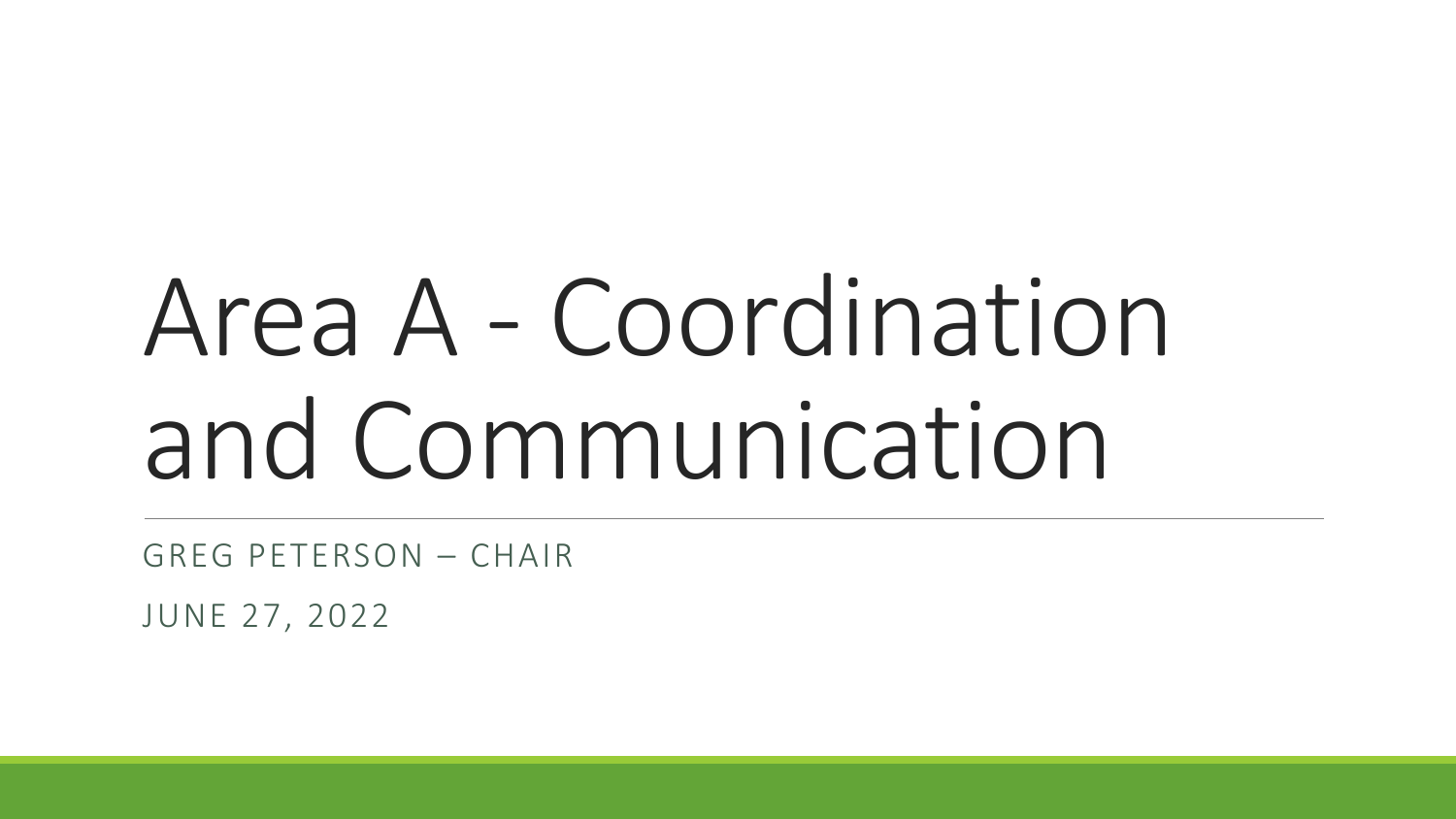

#### Mandate

To foster collaboration, integration and complementarity of programmes relevant to environmental economic accounting as well as design and implement practical strategies to promote the System of Environmental Economic Accounting (SEEA) for emerging policy issues.

#### **Priority Areas of Work**

- ❖Communication
- ❖Mainstreaming SEEA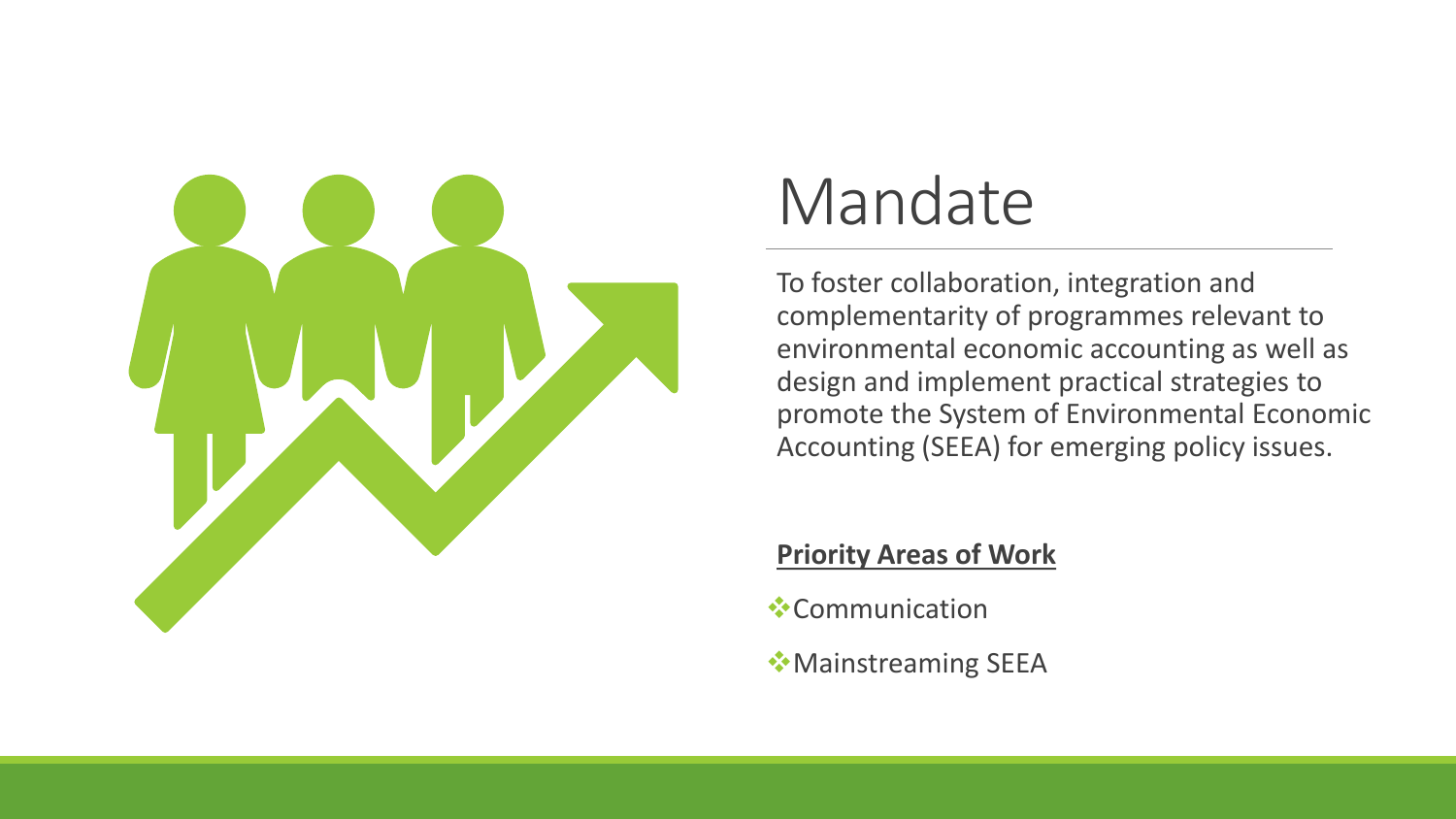### Areas of Interest

Sustainable Finance

Circular Economy

Climate Change

Post-2020 global biodiversity framework

Nature-based solutions

Beyond GDP

Ecosystem Restoration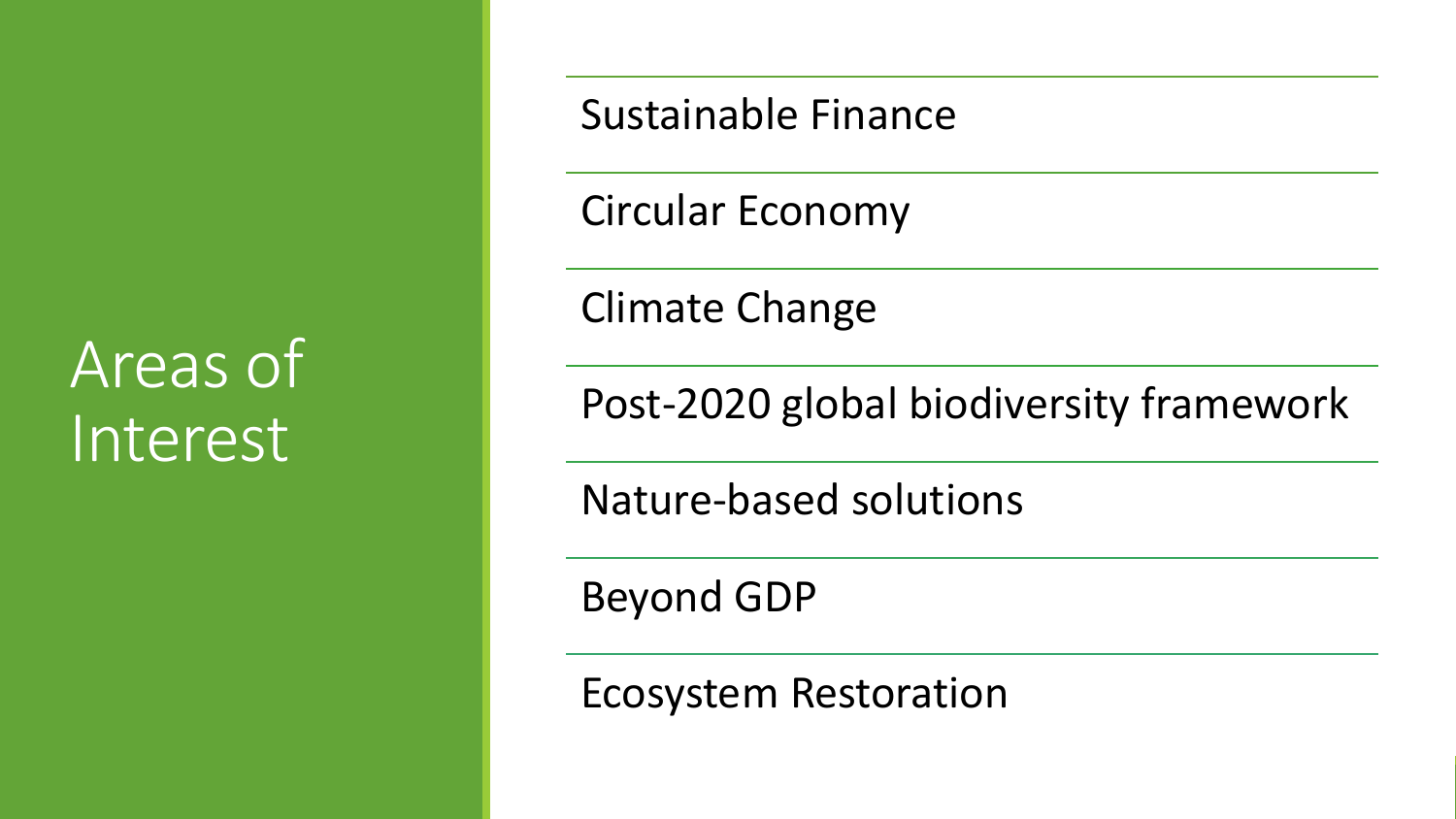#### 2020-2021 Work





**Finalization of Programme of Work for the next five years**

**Took part in various webinars and sessions**

Joint OECD/UNECE seminar on SEEA implementation (sustainable finance)

Side event at the World Circular Economy Forum (lead by UNECE and StatCan)

**Organized webinars**

**Participated in meetings to promote SEEA**

CBD Secretariat engagement to ensure that SEEArelated headline indicators

#### **Developed Research Papers**

"How the SEEA can be used to inform nature-based solutions" (through a consultant) – ongoing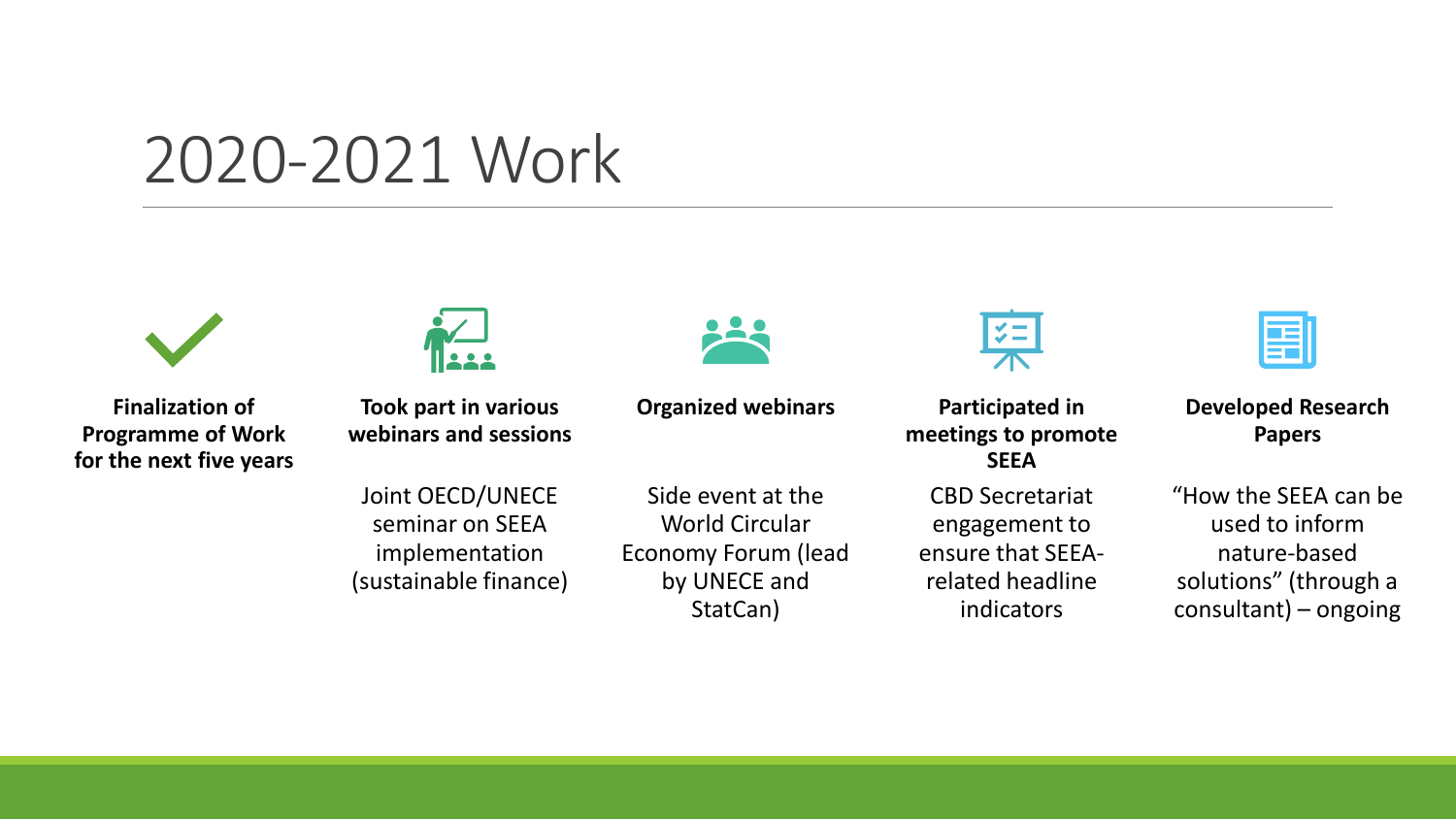### Future **Work**

The **landscape assessment** of international committees, working groups and task forces currently working in areas related to environmental accounting.

- ❖ To help Area A identify areas to promote coordination with SEEA-relevant groups
- ❖ To evaluate current and potential linkages
- ❖ To identify potential areas of duplication or collaboration
- ❖ To prioritize work
	- Climate Change
	- **Circular Economy**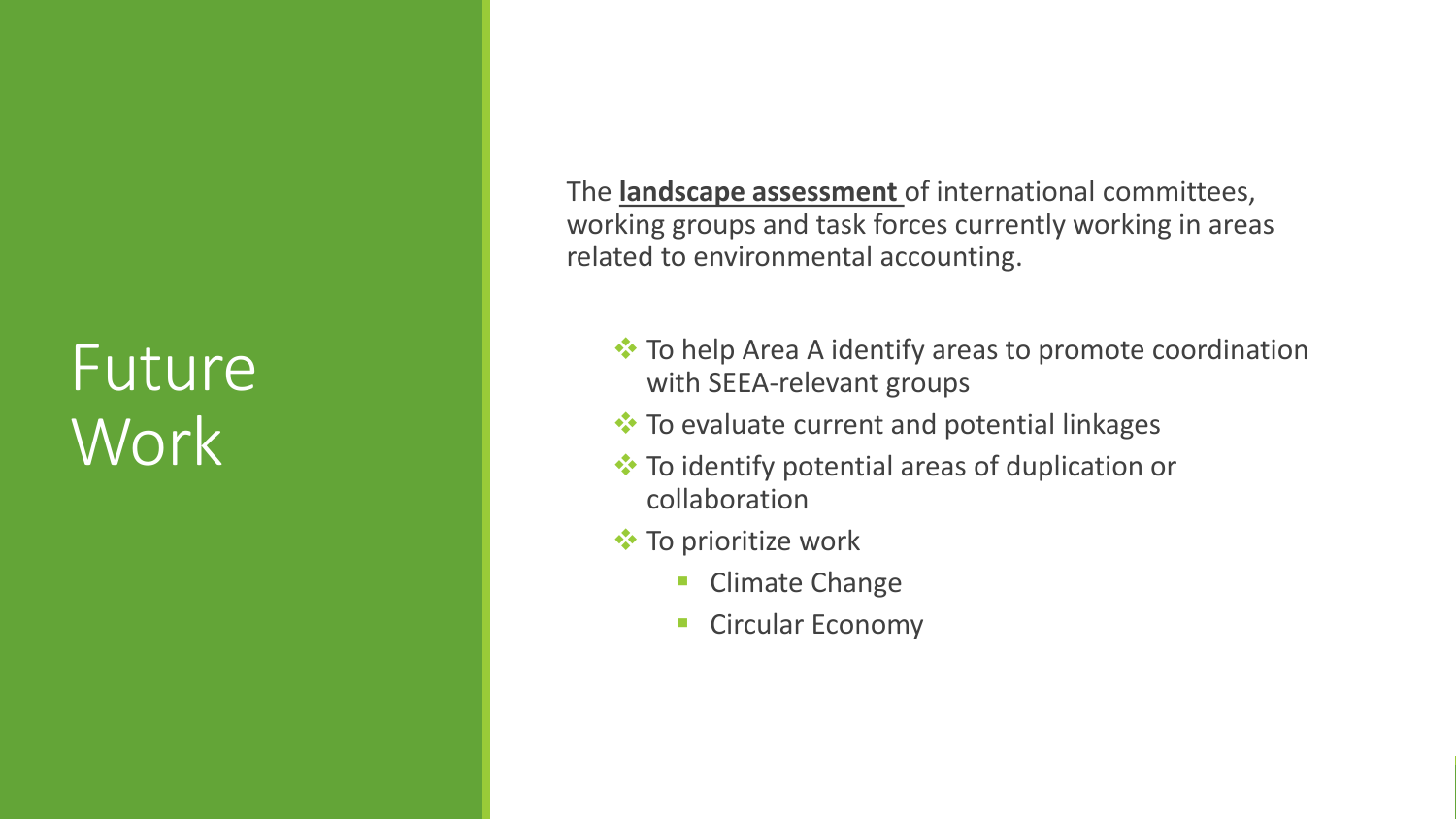## Analysis of Landscape Assessment

- ❖ Scope includes all types of international groups from statistics/technical groups to policyfocused groups
- ❖ Ever-green document, being updated with new information and groups as it becomes available
- ❖ Still some data gathering stage as scope of analysis is large
- ❖ Currently over 20 working groups or committees have been identified.
	- Global and regional groups, management and technical groups, groups from different communities (statistics, biodiversity, finance, etc.).

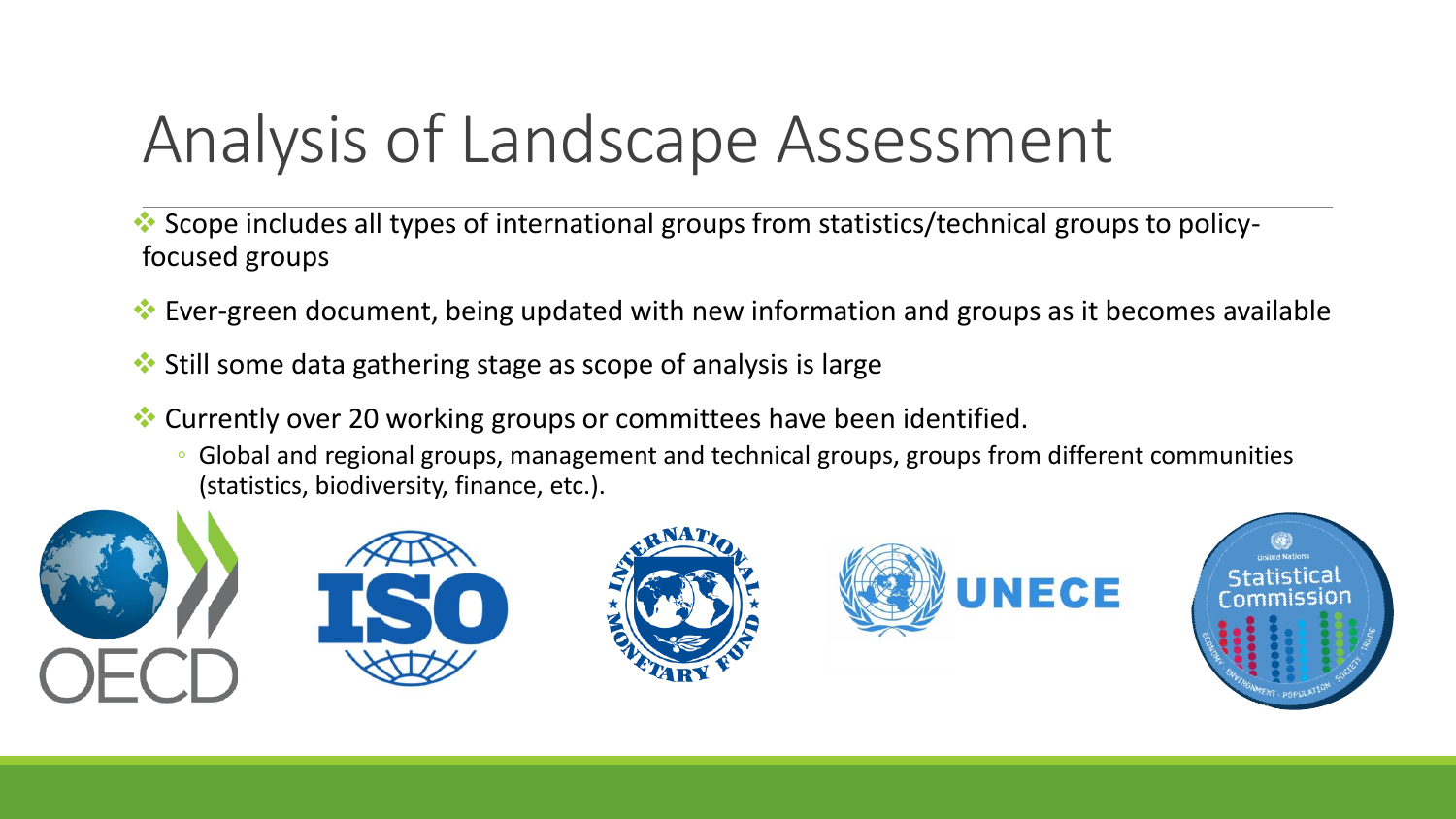### Circular Economy

- Three groups identified (mix of policy and technical groups)
	- UNECE Task Force on Measuring the Circular Economy
	- OECD Expert Group on a new generation of information for a Resource Efficient and Circular Economy (RECE-XG)
	- the Technical Committee on the SEEA Central Framework to facilitate collaboration
- Currently Area A members are engaged with these groups
- Possible new group to engage
	- ISO Technical Committee on Circular Economy

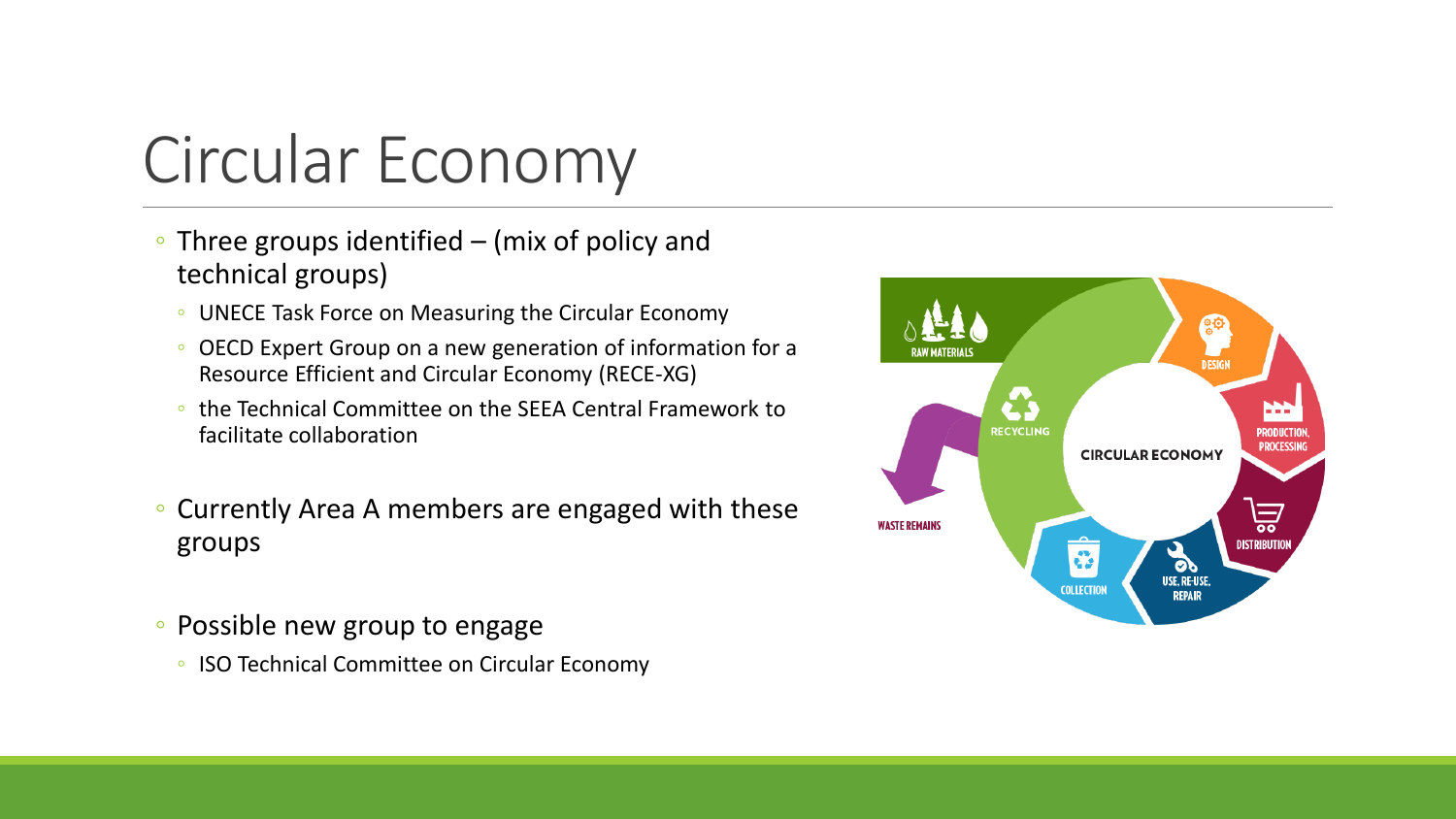## Climate Change

- Five groups identified (mostly technical groups)
	- UNECE Steering Group on Climate Change-Related Statistics
	- UNECE Task Force on the Role of NSOs in Achieving National Climate Objectives
	- Expert Group on Environment Statistics (responsible for Global Set of Climate Change Statistics and Indicators)
	- G20 Data Gap Initiative (Phase 3)
	- Task Force on Monitoring UN Decade of Ecosystem Restoration
- Area A has a member from UNECE but relationships need to be established with other groups
- Challenge: Climate Change is a very horizontallycutting broad issue

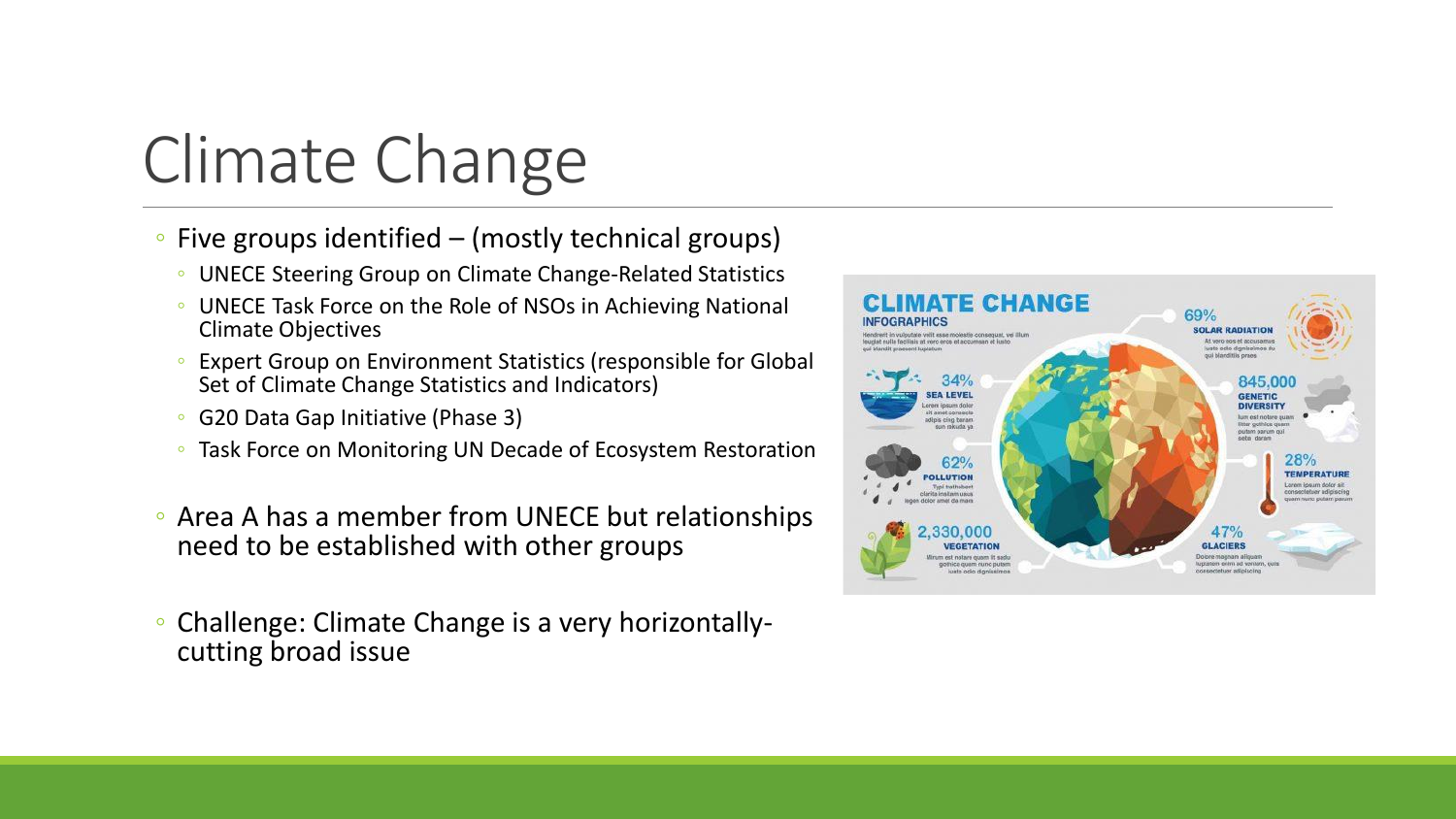#### Next steps

Establish best way to engage various groups (webinars, having<br>
Establish members participate in meetings research papers etc.) members participate in meetings, research papers etc.)

Gather Gather input from new groups and add information to the landscape assessment – possibly scale back scope

Create Create a visual aid to map out the landscape assessment

Focus on Focus on priority areas of interest (as resources allow)